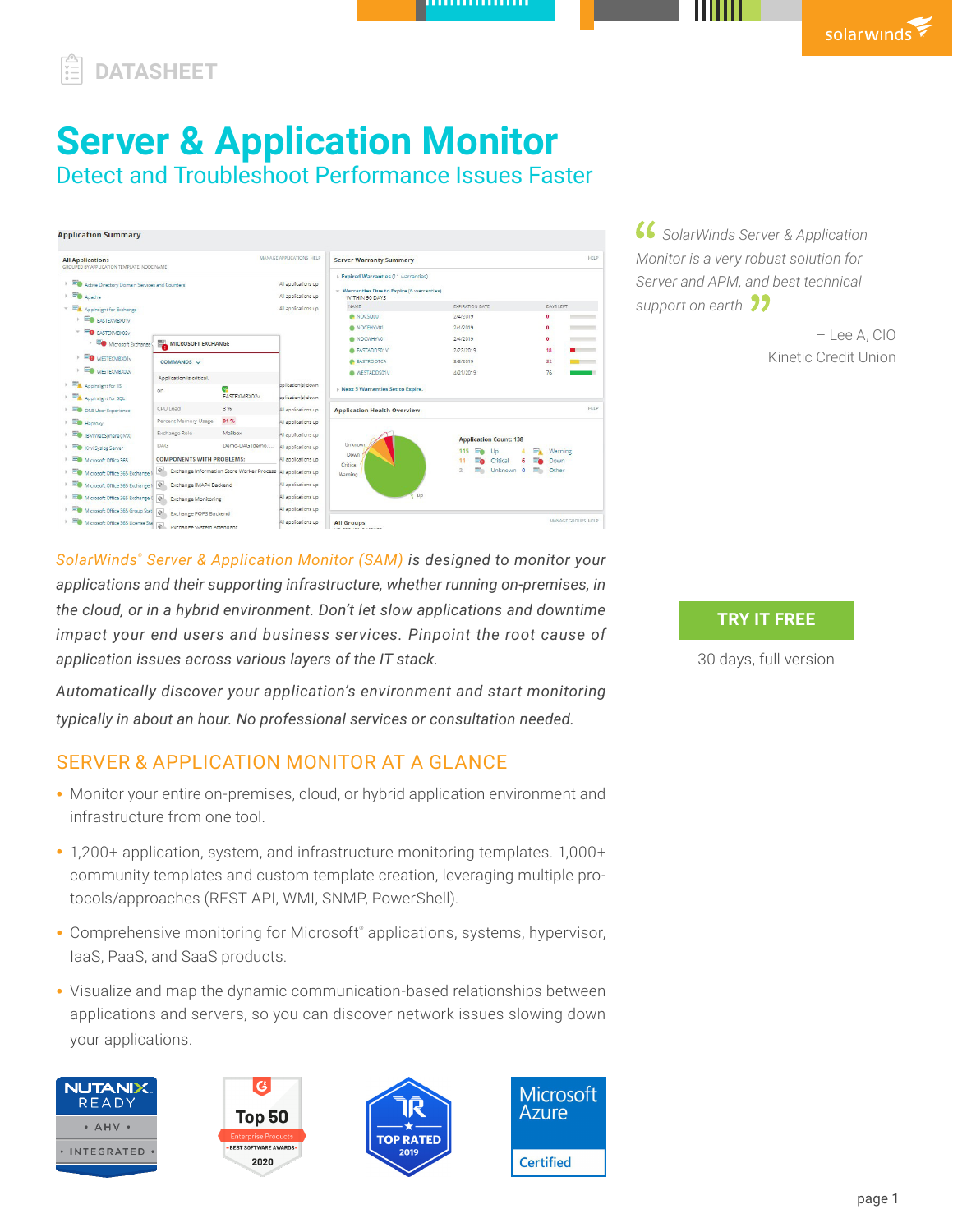## FEATURES

#### Application Availability and Performance Monitoring

Over 1,200 application, system, infrastructure, and cloud templates, including Windows<sup>®</sup>, Linux®, Java®, Active Directory®, SharePoint®, Citrix®, Office 365® accounts, and more. You can easily extend monitoring to custom or home-grown applications and leverage your existing scripts to build new monitors. [See supported applications.](www.solarwinds.com/server-application-monitor/supported-vendors?)

#### Application Infrastructure Dependency Mapping

The built-in AppStack™ dashboard is designed to give you a contextual view of how applications are linked to other components within the IT infrastructure, including servers, virtual machines, and storage systems. [Learn more.](https://www.solarwinds.com/systems-management-bundle)

#### Monitor Cloud Applications

SAM's agent and agentless deployment can be extended to monitor IaaS environments, such as Azure® and AWS, PaaS services for Microsoft Azure, and SaaS services for Office 365. SAM also provides container monitoring for Docker<sup>®</sup>, Kubernetes®, and Mesos®.

#### Dynamic Maps

SAM can automatically discover the relationships between applications and servers based on active application communication and can collect network connection statistics, such as packet loss and latency.

#### Deep Monitoring of Microsoft Active Directory, Exchange, IIS, and SQL Server

The built-in AppInsight™ monitoring templates are designed to deliver deep visibility to help you identify complex performance issues in Microsoft Exchange™, IIS™, and SQL Server®.

- [Active Directory: G](https://www.solarwinds.com/server-application-monitor/use-cases/active-directory-monitor)et detailed AD statics, such as replication, FSMO roles, site details with subnets, user and computer events, logon events, process and services details, and more
- [Exchange:](https://www.solarwinds.com/server-application-monitor/use-cases/exchange-server-monitor?) View mailbox database status and storage, identify replication issues, and monitor user mailbox activity
- IS: Monitor availability of websites and application pools, report SSL certificate expiration, and perform remote actions to start/stop application pools
- [SQL Server:](https://www.solarwinds.com/server-application-monitor/use-cases/sql-server-performance-monitor) Monitor connections, sessions, database transactions, disk I/O, storage, latches, locks, SQL agent job status, expensive queries by CPU time, and more

*The AppInsight templates are very useful. As a system administrator, we don't always know what type of metrics we should be monitoring, and SolarWinds AppInsight templates take the guesswork out of monitoring things like SQL and IIS.* 

> — Chris Guerrero, Technician III, King Jesus Ministries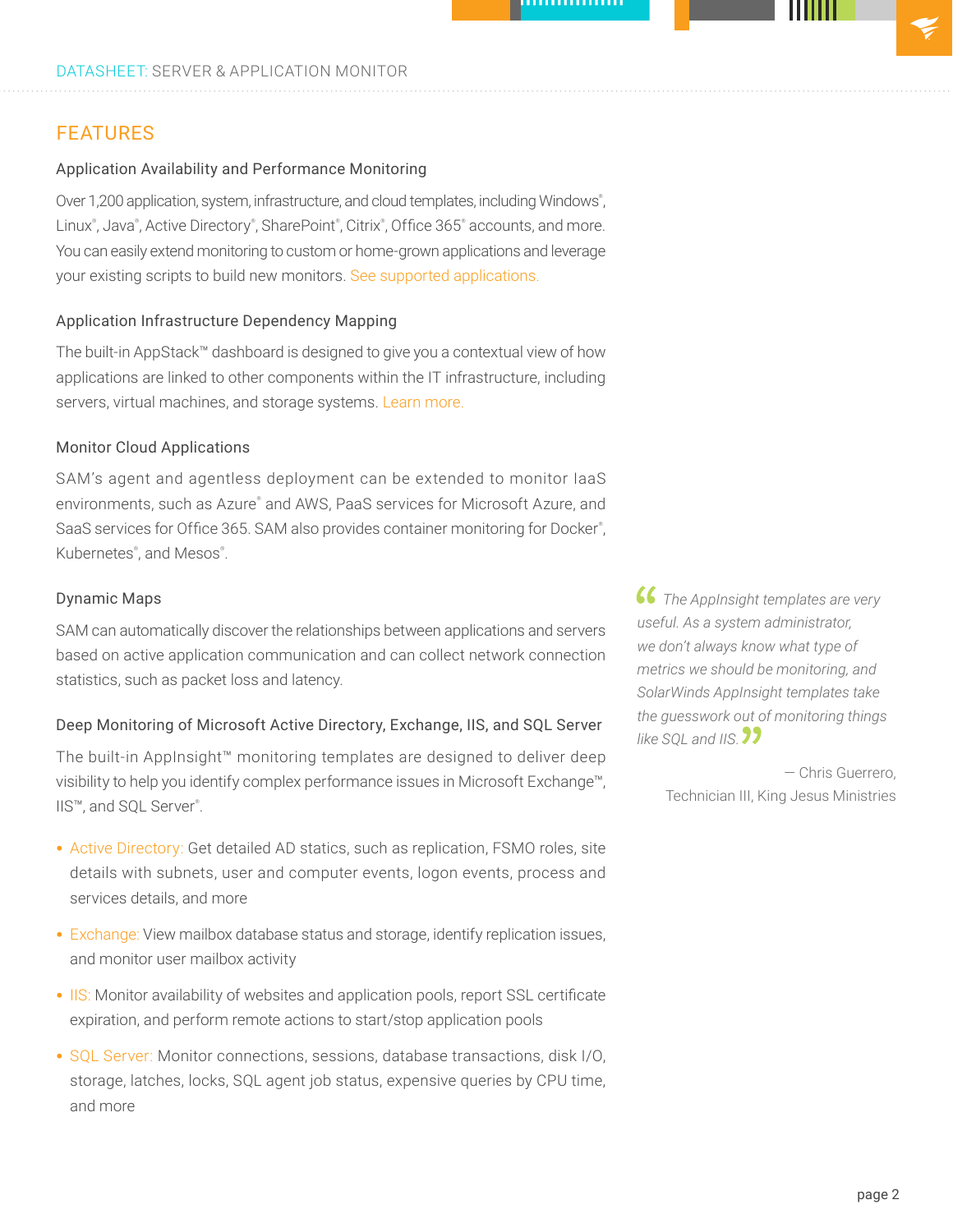## DATASHEET: SERVER & APPLICATION MONITOR

## Cross-Stack IT Data Correlation

Accelerate identification of root cause by dragging and dropping network performance metrics on a common timeline for immediate visual correlation across your network data. [Learn more.](https://www.solarwinds.com/perfstack?)

## Customizable Performance and Availability Reports and Alerts

Schedule and generate custom system performance reports and alerts with hundreds available out of the box. Quickly configure alerts and reports for correlated events, sustained conditions, and complex combinations of device states.

# INTEGRATION WITH OTHER SOLARWINDS PRODUCTS

SolarWinds SAM is part of the IT management software on the SolarWinds Orion® Platform. SAM can seamlessly integrate with other products on the Orion Platform, including [Network Performance Monitor,](https://www.solarwinds.com/network-performance-monitor?) [Virtualization Manager,](https://www.solarwinds.com/virtualization-manager?) [Storage Resource](https://www.solarwinds.com/storage-resource-monitor?)  [Monitor,](mailto:https://www.solarwinds.com/storage-resource-monitor?subject=) and [Web Performance Monitor](http://www.solarwinds.com/web-performance-monitor.aspx?), for unified IT monitoring.

*We are able to monitor almost anything in our physical data centers. Being able to provide metricsand historical data for our customers is also veryuseful.* 

— Jack Vaughan Jr., Systems Engineer, Connectria Hosting

| <b>HARDWARE</b>   | <b>MINIMUM REQUIREMENTS</b>                                                                                                                          |
|-------------------|------------------------------------------------------------------------------------------------------------------------------------------------------|
| <b>CPU</b>        | Quad core processor or better                                                                                                                        |
| Memory            | 6GB                                                                                                                                                  |
| <b>Hard Drive</b> | 20GB minimum                                                                                                                                         |
| <b>SOFTWARE</b>   | <b>MINIMUM REQUIREMENTS</b>                                                                                                                          |
| 0S                | Windows Server <sup>®</sup> 2016 or later                                                                                                            |
| Database          | On-premises                                                                                                                                          |
|                   | SolarWinds supports Express, Standard, or<br>Enterprise versions of the following:                                                                   |
|                   | • SQL Server 2014, 2014 SP1, 2014 SP2<br>• SQL Server 2016, 2016 SP1<br>• SQL Server 2017 (including installations<br>on Linux)<br>· SQL Server 2019 |
|                   | Cloud<br>Amazon <sup>®</sup> RDS                                                                                                                     |
|                   | Azure SQL database, Managed Instance                                                                                                                 |

## SYSTEM REQUIREMENTS

These are minimum system requirements. See the [Release Notes](https://support.solarwinds.com/SuccessCenter/s/?) for full specifications.

# TRY BEFORE YOU BUY. DOWNLOAD A FREE TRIAL.

At SolarWinds, we believe you should try our software before you buy. That's why we offer free trials delivering full product functionality. Products can be downloaded from the SolarWinds website, and run on-premises in IaaS environments, or deployed in Microsoft Azure by the Azure Marketplace.

## **[TRY IT FREE](https://www.solarwinds.com/server-application-monitor/registration?CMP=LEC-DTST-SWI-SW_WW_X_PP_X_LD_EN_SAMGEN_SW-SAM-20200800_DATASHEET_X_OF2_X_X-X)**

[30 days, full version](https://www.solarwinds.com/server-application-monitor/registration?CMP=LEC-DTST-SWI-SW_WW_X_PP_X_LD_EN_SAMGEN_SW-SAM-20200800_DATASHEET_X_OF2_X_X-X)